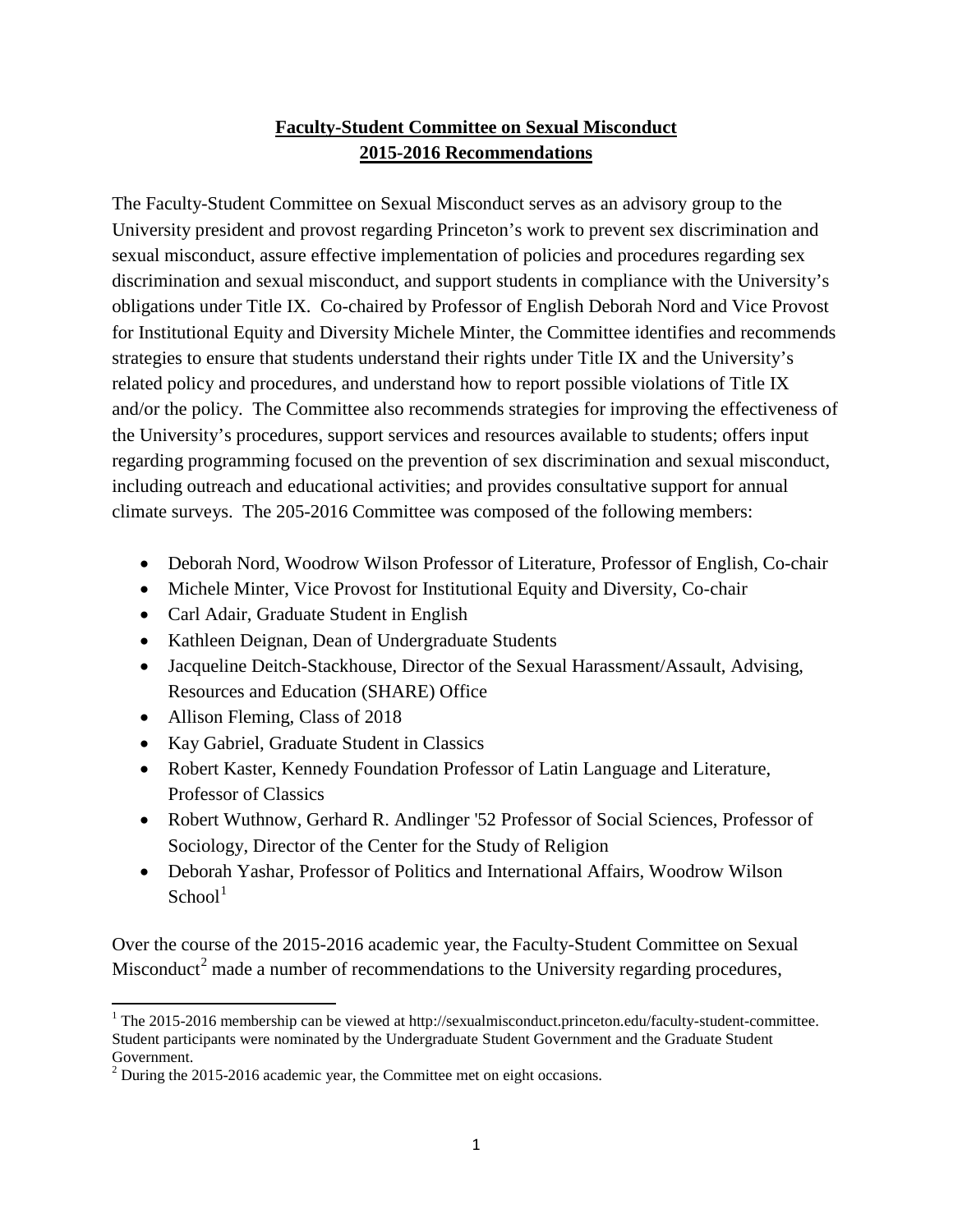outreach, and training related to the University's Sex Discrimination and Sexual Misconduct policy. The following recommendations were made and have been implemented as follows:

- 1. Recommendation: The Committee recommended that the composition of the appellate body in cases involving students be expanded in order to provide greater flexibility, given the increased number of appeals during the 2014-2015 academic year.
	- a. Implementation: Section 1.3.12 of *Rights, Rules, Responsibilities* was revised in accordance with the Committee's recommendation.
- 2. Recommendation: The Committee recommended that the University develop an "expedited process" to better serve our students in those limited cases where both parties (and the Title IX Coordinator) agreed to such a process and where, based on precedents and the respondent's prior disciplinary history, the penalty for the alleged violation will not interrupt the student's academic career. The expedited process would include all of the key aspects of our regular process and comply with all legal requirements (and the terms of our Resolution Agreement with the Office of Civil Rights).
	- a. Implementation: Section 1.3.12 of *Rights, Rules, Responsibilities* was revised in accordance with the Committee's recommendation.[3](#page-1-0)
- 3. Recommendation: The Committee recommended that several changes be made to the FY 2015 campus climate survey, in order to ensure that the FY 2016 campus climate survey better captured the experiences of Princeton students (for example, adding questions relating to harassment and climate issues faced by graduate students, capturing experiences that occurred prior to matriculation at Princeton and over the summer breaks).
	- a. Implementation: The University made the changes suggested by the Committee; the survey was launched on March 22, 2016.
- 4. Recommendation: With respect to the campus climate survey, the Committee recommended that the Communications department develop a comprehensive and multipronged communications plan, so as to maximize participation in the survey.

<span id="page-1-0"></span> <sup>3</sup> The expedited process is identical to the standard procedures described in section 1.3.12 of *Rights, Rules, Responsibilities* in all respects, except that (1) the expedited process will utilize a two-person investigative panel; (2) if a student is found responsible for a policy violation, penalties will be determined by an associate dean of undergraduate students for an undergraduate respondent or by an associate dean of the Graduate School for a graduate student respondent; and (3) appeals in which the respondent is an undergraduate student will be reviewed by the dean of undergraduate students, and appeals in which the respondent is a graduate student will be reviewed by an associate dean of the Graduate School. For more information, see [http://www.princeton.edu/pub/rrr/part1/index.xml#comp1312.](http://www.princeton.edu/pub/rrr/part1/index.xml#comp1312)